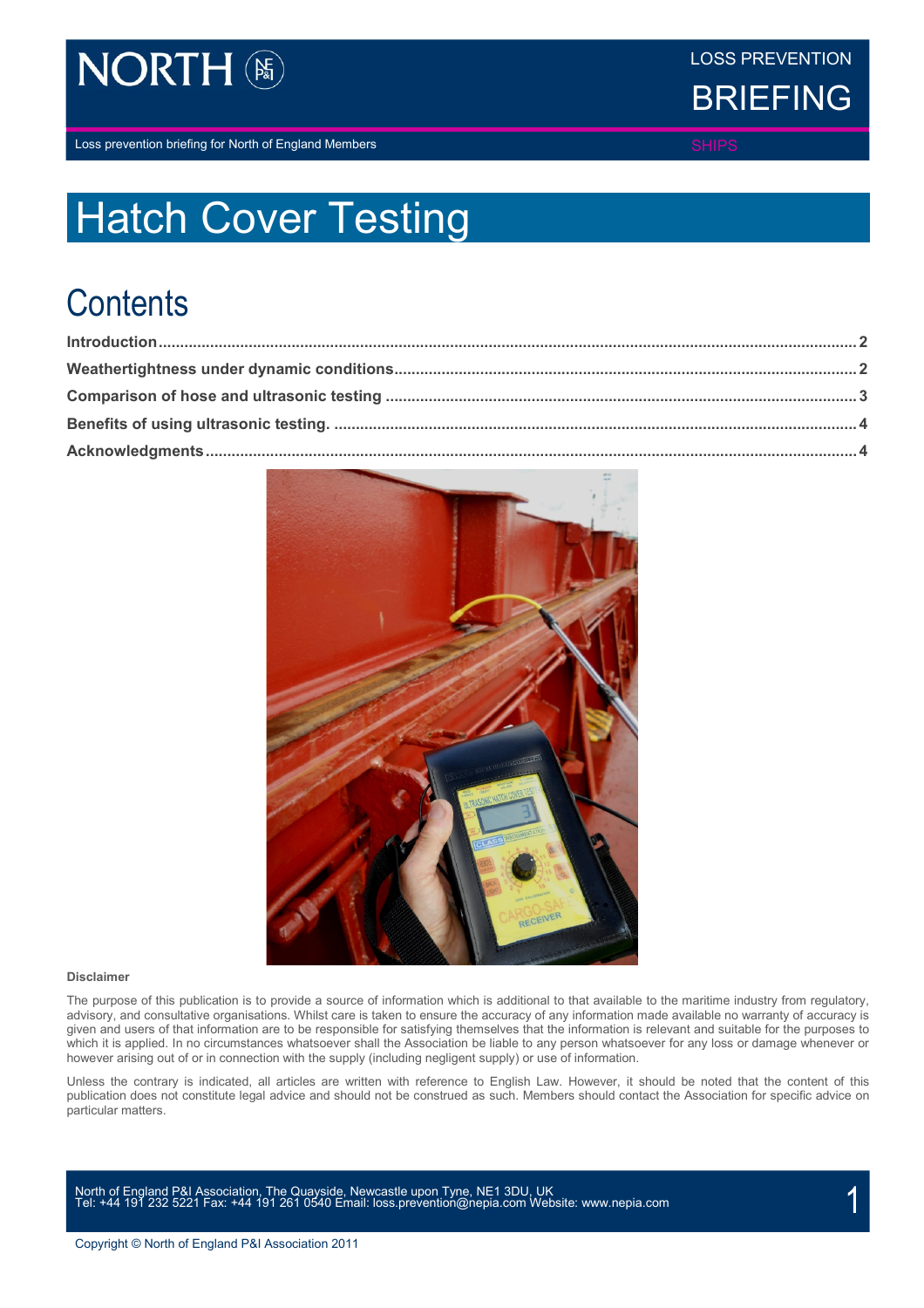# Hatch Cover Testing

In a recent publication<sup>1</sup>, classification society Det Norske Veritas (DNV) noted that

*"The classification societies' overall objective is to ensure the safe operation of the ship in all sea and weather conditions. As long as the seaworthiness of the ship is ensured, class pays limited attention to the 'well-being' of water-sensitive cargo.*

*The ingress of a small amount of seawater into the cargo hold does not usually represent any risk to the safety of the ship, but even small amounts of water may do extensive damage to cargoes that are sensitive to seawater, e.g. grain, fertilizer, steel and paper cargoes."*

Ensuring a ship's hatch covers are weathertight is an essential aspect of exercising due diligence to make a ship cargoworthy that may not be covered by routine classification society inspections. This requires an appropriate method of testing to enable any potential problems or defects to be identified and resolved.

### **Weathertightness** under dynamic conditions

Water will not infiltrate a hatch cover if there is physical contact between the packing rubber and compression bar. Whether the rubber is slightly touching the compression bar, or whether the packing rubber is being heavily over-compressed, will not make a difference.

However, it should be appreciated that in case of light contact and when in a dynamic condition at sea, minor distortion of the hatch covers will cause the panels to flex, thereby allowing water entry into the hold even in relatively clement weather conditions. In the case of over-compressed rubbers, when packing rubbers are showing a deep permanent set or imprint, rubber may lose its resilience and sealing performance. As a result, it will not be able to compensate for the movements of the ship and may allow water entry into the holds. This entails a risk of wetting damage to cargo.

Introduction<br>
Introduction Condition while at sea, it is important that the packing<br>
Interior condition while at sea, it is important that the packing rubber exerts a required amount of compression on the compression bar. This is called the design compression, which is determined by the hatch-cover manufacturers in the design stage for the packing rubber to compensate for movements of a ship in a seaway.

### **Hose tests**



A hose test carried out in accordance with the guidelines of the International Association of Classification Societies (IACS) is a long-recognised way of testing the apparent weathertightness of hatch covers. As its name suggests, it involves moving along a hatch-cover joint while directing a powerful jet of water at the joint to determine if any water passes through.

Hose tests show whether the physical contact between packing rubber and its mating surface is satisfactory in a static condition as any discontinuity or lack of contact will allow water infiltration. Contact and compression, as described above, are two different things.

A hose test will not show if the compression of the packing rubbers is satisfactory.

### **Ultrasonic tightness testing**

An ultrasonic test involves placing a transmitter in the cargo space and measuring an ultrasonic signal received outside the space. It provides an idea of the compression of a sealing system and gives an indication of areas where the sealing system is compromised.

To check that the hatch covers are weathertight, a transmitter is placed in the hold and an open hatch value (OHV) is taken. The OHV represents the strength of an ultrasonic signal that reaches the receiver in a direct line and represents a situation where there is no sealing at all. After closing and

North of England P&I Association, The Quayside, Newcastle upon Tyne, NE1 3DU, UK<br>Tel: +44 191 232 5221 Fax: +44 191 261 0540 Email[: loss.prevention@nepia.com](mailto:loss.prevention@nepia.com) Website[: www.nepia.com](http://www.nepia.com/) 2020 2020

<sup>&</sup>lt;sup>1</sup> "Fitness for Cargo", DNV Bulk Carrier Update No.1 2010.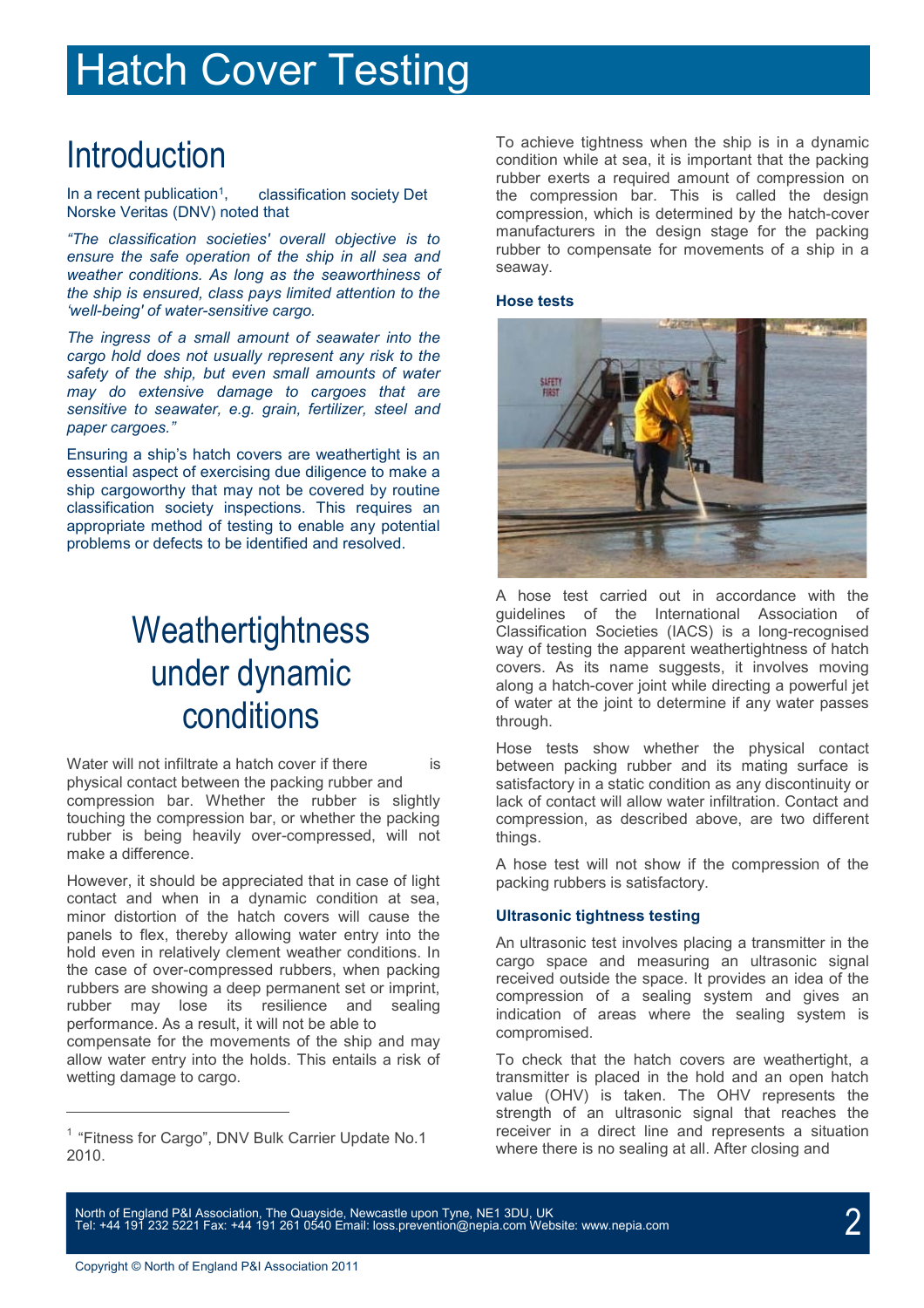

It is generally accepted that in areas where a reading of more than 10% of the OHV is found, there is lack of compression that requires further investigation and repairs or corrective action. The rationale behind this 10% standard lies in the fact that loss of compression in a sealing system will reduce the compensating capacity of the sealing system and, as such, there is an increased risk of water infiltration while on passage.

Classification societies agreed in 2001 that ultrasonic testing, when carried out with class type-approved equipment and qualified operators, was acceptable as an alternative method to hose testing for determining the weathertight integrity of hatch covers for class and statutory inspections. IACS developed standards and criteria under IACS UR Z17 for firms engaged in ultrasonic testing. This was necessary to ensure that surveyors checking hatch covers for class and statutory purposes were familiar with the theory of ultrasound and had practical testing experience and basic knowledge of hatch-cover design, maintenance and repairs.

Classification society type-approved and calibrated equipment should always be used so that repeatability of test results is guaranteed.

The world's leading hatch-cover manufacturers have also recognised the benefits of ultrasonic testing. They are providing training programmes for their service engineers to allow them to use the equipment in a proper way for checking repairs and carrying out tests as class service suppliers in repair and newbuilding scenarios.

It should also be noted that, with ultrasound, the sealing system is checked for compression, which means that the physical condition of the packing rubbers must be such that they are still able to exert compression. Situations whereby the packing rubber is over-compressed, or where the compression bar is very thin and knife edged and therefore cutting into the rubber rather than compressing it, are two examples where ultrasound may not pass through the sealing system. This would give the false impression that all is in order, whereas actually the sealing situation is unacceptable. This is why it is recommended that an ultrasonic inspection is followed by a visual inspection whenever possible.

### Comparison of hose and ultrasonic testing

Whilst hose tests give an idea of the physical contact between a packing rubber and its compression bar/mating surface, ultrasonic tests give an idea of areas where the compression of the sealing system is compromised. As mentioned above, contact and compression are two different things and consequently, the test results of hose tests and ultrasonic tests cannot be compared in practice.

Ultrasonic testing allows hatch covers to be tested in a static condition in port but allows the operator to form an opinion as to whether or not the hatch-cover sealing system will perform well when the ship is at sea in a dynamic condition. This is a major advantage when compared to the hose test and can be a very important tool when exercising due diligence to determine if a ship is cargoworthy and if hatch covers are weathertight.